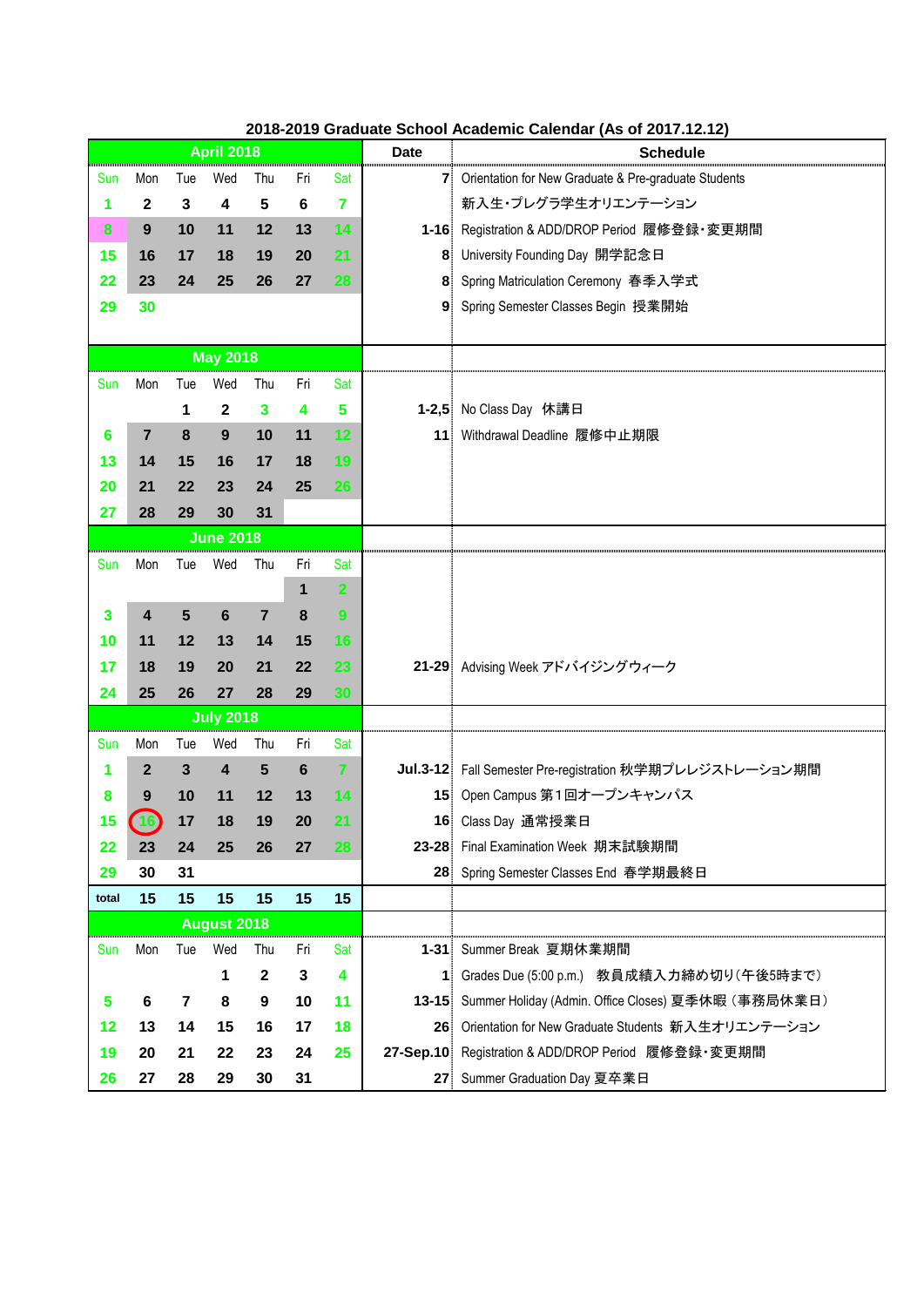|       |              |                         |                      | <b>September 2018</b>   |                |                         | <b>Date</b> | <b>Schedule</b>                                                  |
|-------|--------------|-------------------------|----------------------|-------------------------|----------------|-------------------------|-------------|------------------------------------------------------------------|
| Sun   | Mon          | Tue                     | Wed                  | Thu                     | Fri            | Sat                     |             | 1 Fall Matriculation Ceremony 秋季入学式                              |
|       |              |                         |                      |                         |                | 1                       |             | 3 Fall Semester Classes Begin 授業開始                               |
| 2     | 3            | $\overline{\mathbf{4}}$ | 5                    | $6\phantom{1}$          | $\overline{7}$ | $\bf{8}$                |             | 16 Open Campus 第2回オープンキャンパス                                      |
| 9     | 10           | 11                      | 12                   | 13                      | 14             | 15                      |             | 28 Withdrawal Deadline 履修中止期限                                    |
| 16    | 17           | 18                      | 19                   | 20                      | 21             | 22                      |             | 24 Class Day 通常授業日                                               |
| 23    |              | 25                      | 26                   | 27                      | 28             | 29                      |             |                                                                  |
| 30    |              |                         |                      |                         |                |                         |             |                                                                  |
|       |              |                         | October 2018         |                         |                |                         |             |                                                                  |
| Sun   | Mon          | Tue                     | Wed                  | Thu                     | Fri            | Sat                     |             |                                                                  |
|       | $\mathbf{1}$ | $\overline{2}$          | $\mathbf{3}$         | $\overline{\mathbf{4}}$ | 5              | 6                       |             | 7-8 AIU Festival 大学祭                                             |
| 7     | 8            | 9                       | 10                   | 11                      | 12             | 13                      |             | 9 No Class Day 休講日                                               |
| 14    | 15           | 16                      | 17                   | 18                      | 19             | 20                      |             | 9 Faculty Development Day 教員研修日                                  |
| 21    | 22           | 23                      | 24                   | 25                      | 26             | 27                      |             |                                                                  |
| 28    | 29           | 30                      | 31                   |                         |                |                         |             |                                                                  |
|       |              |                         | <b>November 2018</b> |                         |                |                         |             |                                                                  |
| Sun   | Mon          | Tue                     | Wed                  | Thu                     | Fri            | Sat                     |             | 1-9 Advising Week アドバイジングウィーク                                    |
|       |              |                         |                      | 1                       | $\overline{2}$ | $\overline{\mathbf{3}}$ |             | 3 Class Day 通常授業日                                                |
| 4     | 5            | 6                       | 7                    | 8                       | 9              | 10                      |             | 12-22 Winter Program Pre-registration 冬期プログラムプレレジストレーション期間       |
| 11    | 12           | 13                      | 14                   | 15                      | 16             | 17                      |             | 29-Dec.10 Spring Semester 2019 Pre-Registration 春学期プレレジストレーション期間 |
| 18    | 19           | 20                      | 21                   | $\left( 22\right)$      | 23             | $\left( 24\right)$      |             | 22, 24 No Class Day 休講日                                          |
| 25    | 26           | 27                      | 28                   | 29                      | 30             |                         |             |                                                                  |
|       |              |                         | December 2018        |                         |                |                         |             |                                                                  |
| Sun   | Mon          | Tue                     | Wed                  | Thu                     | Fri            | Sat                     |             |                                                                  |
|       |              |                         |                      |                         |                | 1                       |             | 17-22 Final Examination Week 期末試験期間                              |
| 2     | $\mathbf{3}$ | $\overline{\mathbf{4}}$ | 5                    | $6\phantom{1}$          | $\overline{7}$ | $\bf{8}$                |             | 22 Fall Semester Classes End 秋学期授業最終日                            |
| 9     | 10           | 11                      | 12                   | 13                      | 14             | 15                      |             | 27 Grades Due (5:00 p.m.) 教員成績入力締切 (午後5時まで)                      |
| 16    | 17           | 18                      | 19                   | 20                      | 21             | 22                      |             | 29-Jan.3 Winter Holiday (Admin. Office Closes) 年末年始休暇 (事務局休業日)   |
| 23    | 24           | 25                      | 26                   | 27                      | 28             | 29                      |             | 25-Jan.15 Registration & ADD/DROP Period for Winter Program      |
| 30    | 31           |                         |                      |                         |                |                         |             | 履修登録·変更期間                                                        |
| total | 14           | 15                      | 16                   | 15                      | 15             | 15                      |             |                                                                  |